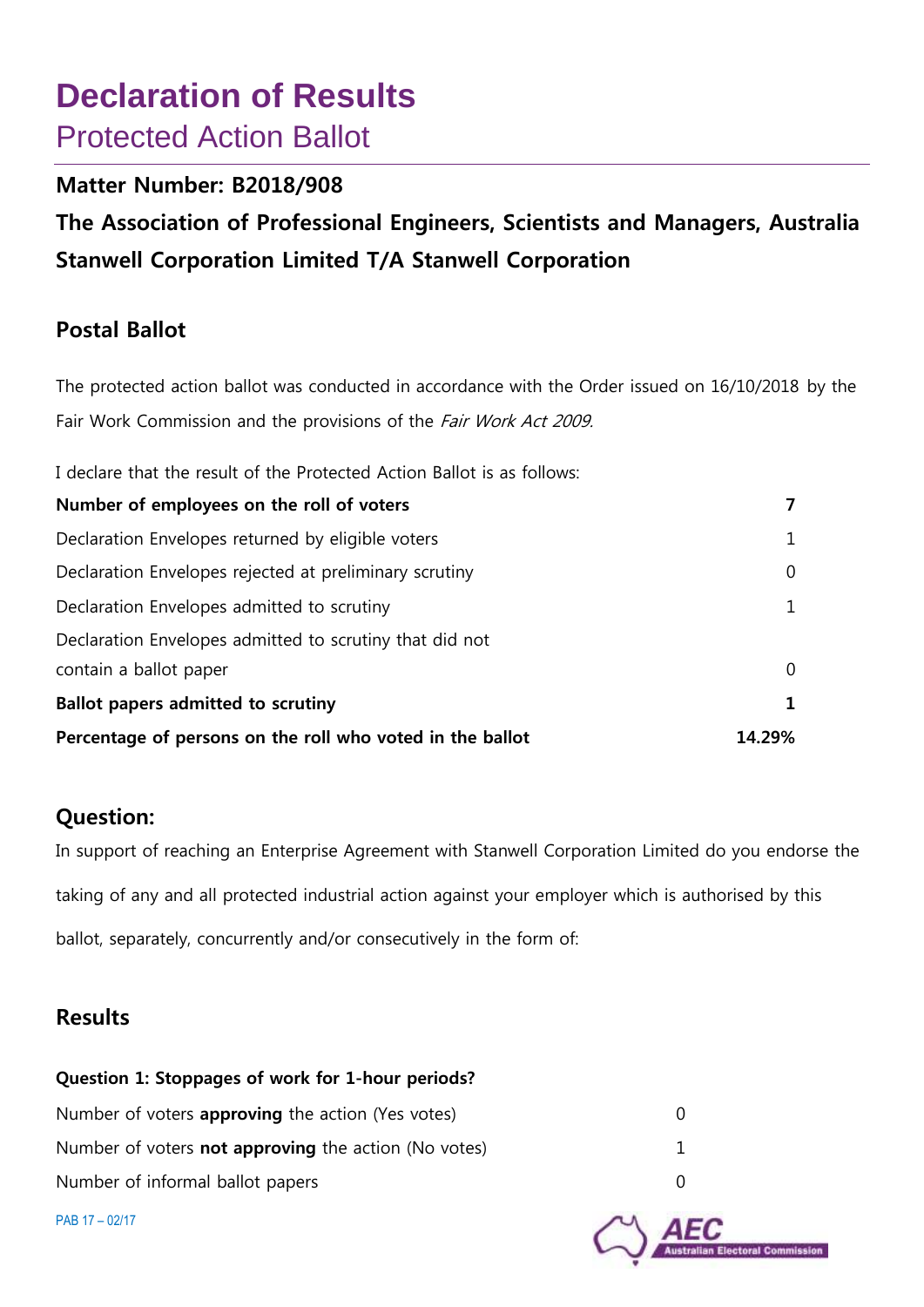| Question 2: Stoppages of work for 2-hour periods?               |          |
|-----------------------------------------------------------------|----------|
| Number of voters approving the action (Yes votes)               | 0        |
| Number of voters <b>not approving</b> the action (No votes)     | 1        |
| Number of informal ballot papers                                | 0        |
|                                                                 |          |
|                                                                 |          |
| Question 3: Stoppages of work for 4-hour periods?               |          |
| Number of voters approving the action (Yes votes)               | $\Omega$ |
| Number of voters <b>not approving</b> the action (No votes)     | 1        |
| Number of informal ballot papers                                | 0        |
|                                                                 |          |
| Question 4: Stoppages of work for 8-hour periods?               |          |
| Number of voters approving the action (Yes votes)               | 0        |
| Number of voters <b>not approving</b> the action (No votes)     | 1        |
| Number of informal ballot papers                                | 0        |
| Question 5: Stoppages of work for 24-hour periods?              |          |
| Number of voters approving the action (Yes votes)               | 0        |
| Number of voters <b>not approving</b> the action (No votes)     | 1        |
| Number of informal ballot papers                                | 0        |
|                                                                 |          |
| Question 6: Stoppages of work for indefinite periods?           |          |
| Number of voters <b>approving</b> the action (Yes votes)        | $\Omega$ |
| Number of voters <b>not approving</b> the action (No votes)     | 1.       |
| Number of informal ballot papers                                | 0        |
|                                                                 |          |
| Question 7: Indefinite or periodic bans on confined space work? |          |
| Number of voters <b>approving</b> the action (Yes votes)        | 0        |
| Number of voters <b>not approving</b> the action (No votes)     | 1        |
| Number of informal ballot papers                                |          |

**Question 8: Indefinite or periodic bans on working at heights?**

PAB 17 – 02/17 Number of voters **approving** the action (Yes votes) 0

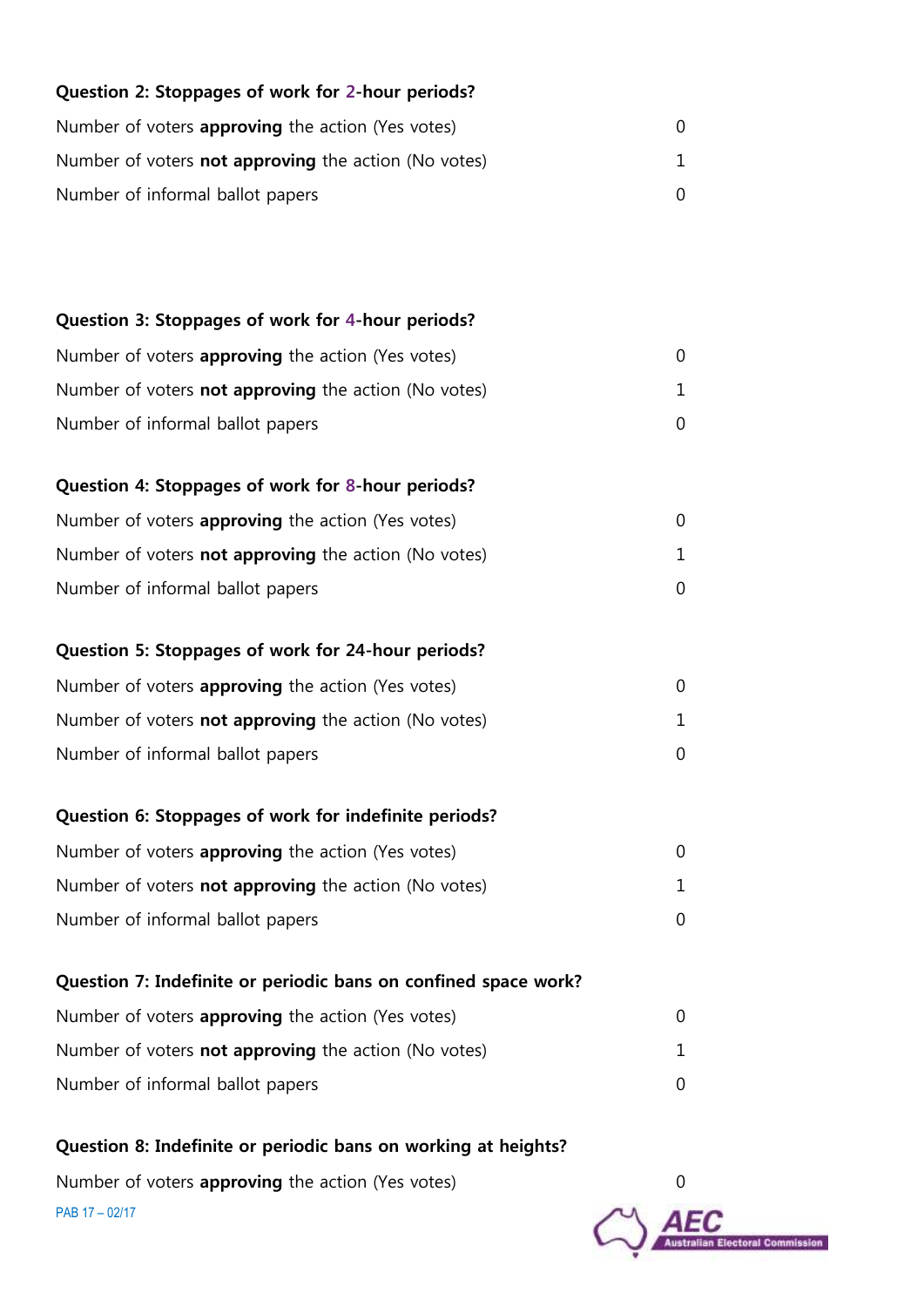| Number of voters <b>not approving</b> the action (No votes) |  |
|-------------------------------------------------------------|--|
| Number of informal ballot papers                            |  |

#### **Question 9: Indefinite or periodic bans on driving company vehicles in particular locations?**

| Number of voters <b>approving</b> the action (Yes votes)    |  |
|-------------------------------------------------------------|--|
| Number of voters <b>not approving</b> the action (No votes) |  |
| Number of informal ballot papers                            |  |

#### **Question 10: Indefinite or periodic bans on the performance of stores related activities?**

| Number of voters <b>approving</b> the action (Yes votes)    |  |
|-------------------------------------------------------------|--|
| Number of voters <b>not approving</b> the action (No votes) |  |
| Number of informal ballot papers                            |  |

# **Question 11: Indefinite or periodic bans on attending meetings?** Number of voters **approving** the action (Yes votes) 0 Number of voters **not approving** the action (No votes) 1 Number of informal ballot papers on the contract of the contract of the contract of the contract of the contract of the contract of the contract of the contract of the contract of the contract of the contract of the contra

**Question 12: For an unlimited number of periods of one or more hours duration reducing the megawatt rate of change to 3.0 megawatts per minute on all in service units?**

| Number of voters <b>approving</b> the action (Yes votes)     |  |
|--------------------------------------------------------------|--|
| ONumber of voters <b>not approving</b> the action (No votes) |  |
| Number of informal ballot papers                             |  |

# **Question 13: Indefinite or periodic bans on performing higher duties?** Number of voters **approving** the action (Yes votes) 0 Number of voters **not approving** the action (No votes) 1 Number of informal ballot papers on the contract of the contract of the contract of the contract of  $\sim 0$

#### **Question 14: Indefinite or periodic bans on day workers working outside the span of hours?**

| Number of voters <b>approving</b> the action (Yes votes)    |  |
|-------------------------------------------------------------|--|
| Number of voters <b>not approving</b> the action (No votes) |  |

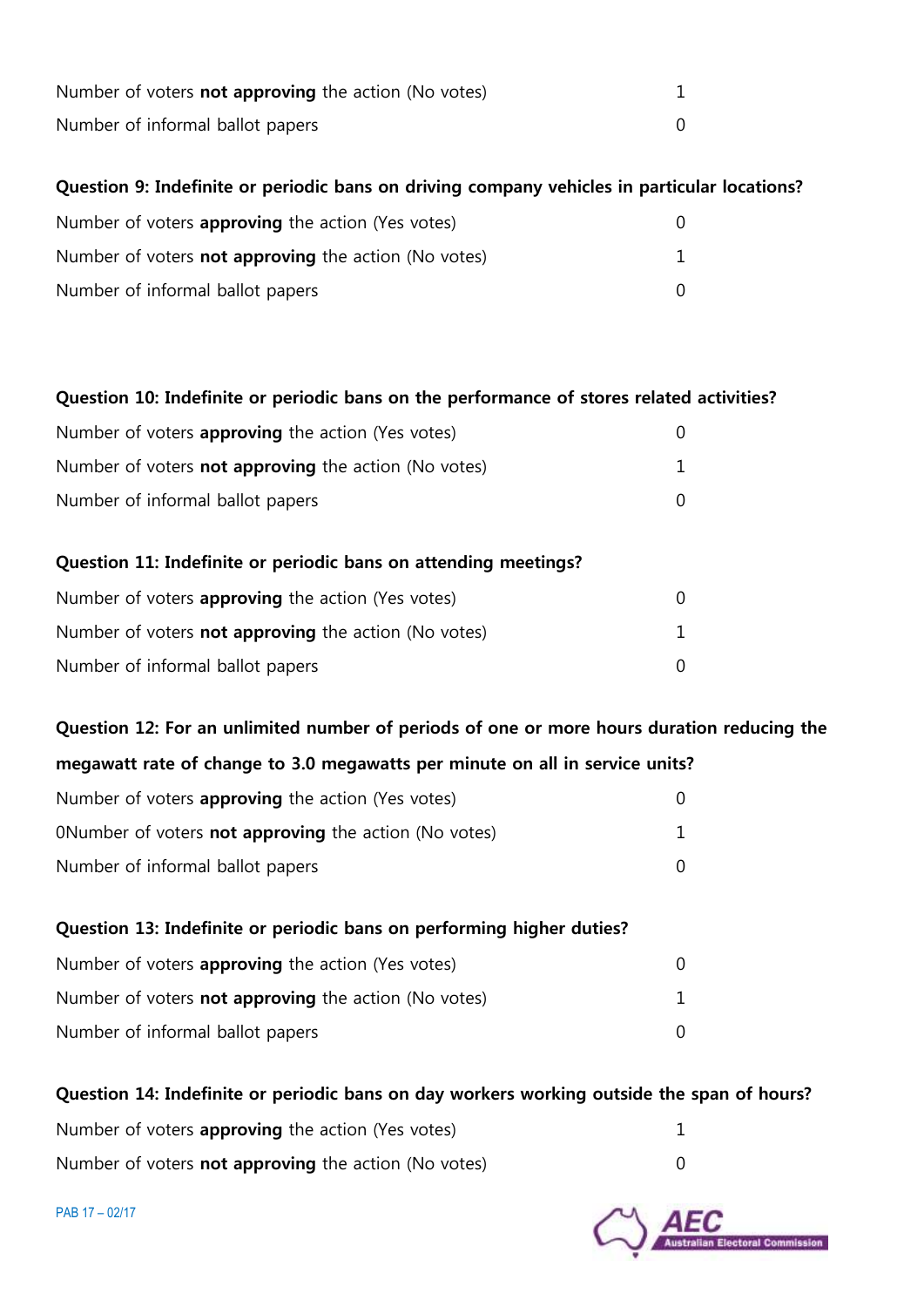Number of informal ballot papers on the contract of the contract of the contract of the contract of the contract of the contract of the contract of the contract of the contract of the contract of the contract of the contra

#### **Question 15: Indefinite or periodic bans on overtime worked and self -managed time?**

| Number of voters <b>approving</b> the action (Yes votes)    |  |
|-------------------------------------------------------------|--|
| Number of voters <b>not approving</b> the action (No votes) |  |
| Number of informal ballot papers                            |  |

**Question 16: The imposition of an unlimited number of bans of one or more hours duration, on the operation of one or more of the generators at the Tarong Power Stations to generate more than 300 megawatts of power output per generator?** Number of voters **approving** the action (Yes votes) 0 Number of voters **not approving** the action (No votes) 1 Number of informal ballot papers 0

**Question 17: For an unlimited number of periods of one or more hours duration, operating one or more of the generators at the Tarong Power Stations to generate no more than a maximum 300 megawatts of power output per generator?** Number of voters **approving** the action (Yes votes) 0

| Number of voters <b>not approving</b> the action (No votes) |  |
|-------------------------------------------------------------|--|
| Number of informal ballot papers                            |  |

**Question 18: The imposition of an unlimited number of bans of one or more hours duration, on the operation of one or more of the generators at the Tarong Power Stations to generate more than 180 megawatts of power output per generator?**

| Number of voters <b>approving</b> the action (Yes votes)    |  |
|-------------------------------------------------------------|--|
| Number of voters <b>not approving</b> the action (No votes) |  |
| Number of informal ballot papers                            |  |

**Question 19: For an unlimited number of periods of one or more hours duration, operating one or more of the generators at the Tarong Power Stations to generate no more than a maximum 180 megawatts of power output per generator?**

| Number of voters <b>approving</b> the action (Yes votes)    |  |
|-------------------------------------------------------------|--|
| Number of voters <b>not approving</b> the action (No votes) |  |

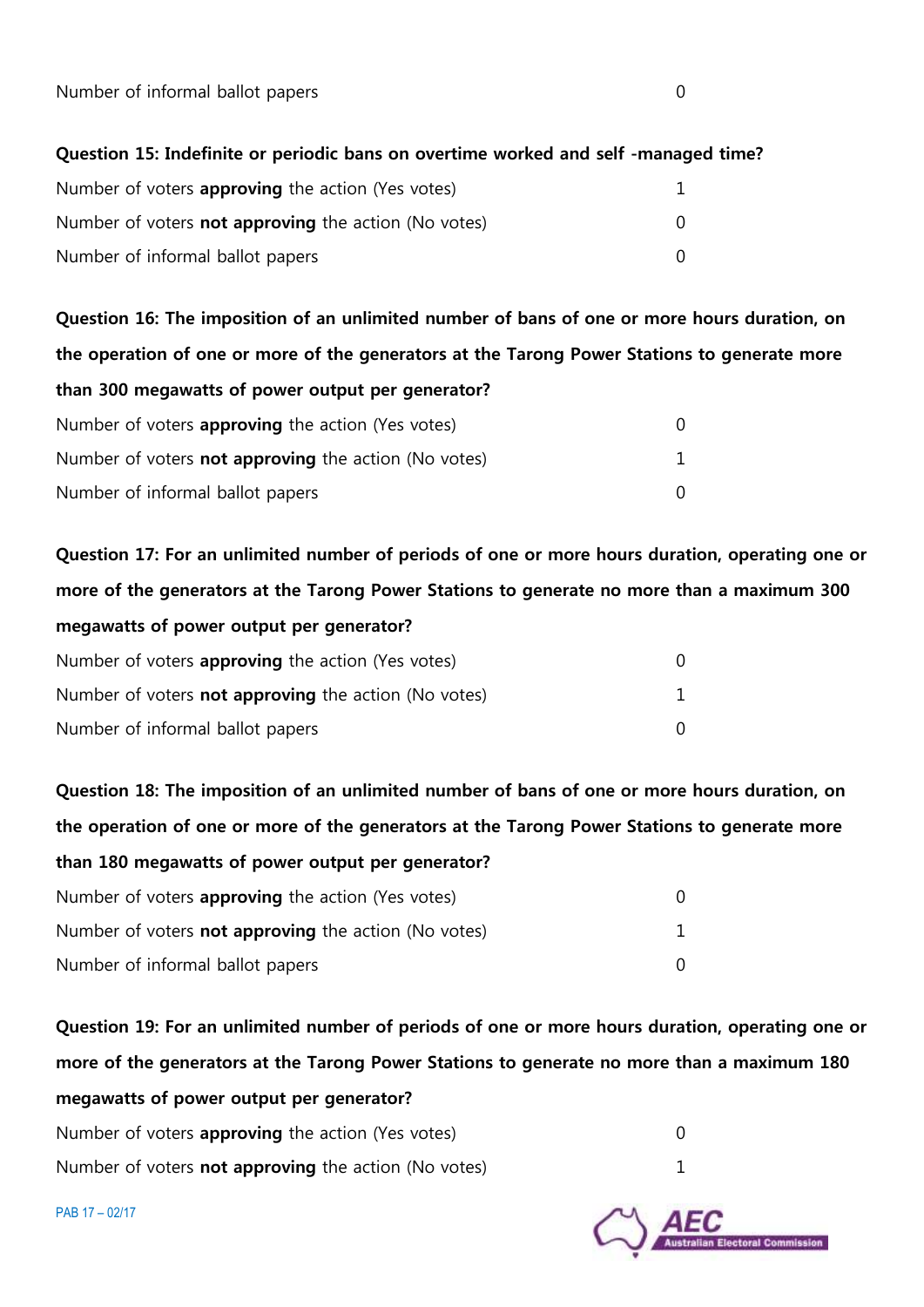Number of informal ballot papers on the contract of the contract of the contract of the contract of the contract of the contract of the contract of the contract of the contract of the contract of the contract of the contra

## **Question 20: Indefinite or periodic bans of Safe Work Authorisations between the hours of 05:00 hours to 11:00 hours?**

| Number of voters <b>approving</b> the action (Yes votes)    |  |
|-------------------------------------------------------------|--|
| Number of voters <b>not approving</b> the action (No votes) |  |
| Number of informal ballot papers                            |  |

# **Question 21: Indefinite or periodic bans making Ellipse (work clearance management) entries between 05.00 hours to 17.00 hours?** Number of voters **approving** the action (Yes votes) 0 Number of voters **not approving** the action (No votes) 1 Number of informal ballot papers 0

**Question 22: Indefinite or periodic bans on reading emails only between 13:30 hours to 14:30 hours?**

| Number of voters <b>approving</b> the action (Yes votes)    |  |
|-------------------------------------------------------------|--|
| Number of voters <b>not approving</b> the action (No votes) |  |
| Number of informal ballot papers                            |  |

**Question 23: Indefinite or periodic bans on reading emails, and/or sending emails?** Number of voters **approving** the action (Yes votes) 0 Number of voters **not approving** the action (No votes) 1 Number of informal ballot papers on the contract of the contract of the contract of the contract of the contract of the contract of the contract of the contract of the contract of the contract of the contract of the contra

| Question 24: Indefinite or periodic bans to only accepting "face to face" directions for work? |  |
|------------------------------------------------------------------------------------------------|--|
| Number of voters <b>approving</b> the action (Yes votes)                                       |  |
| Number of voters <b>not approving</b> the action (No votes)                                    |  |
| Number of informal ballot papers                                                               |  |

### PAB 17 – 02/17 **Question 25: Indefinite or periodic bans for a day of the use of mobile phones?** Number of voters **approving** the action (Yes votes) 0